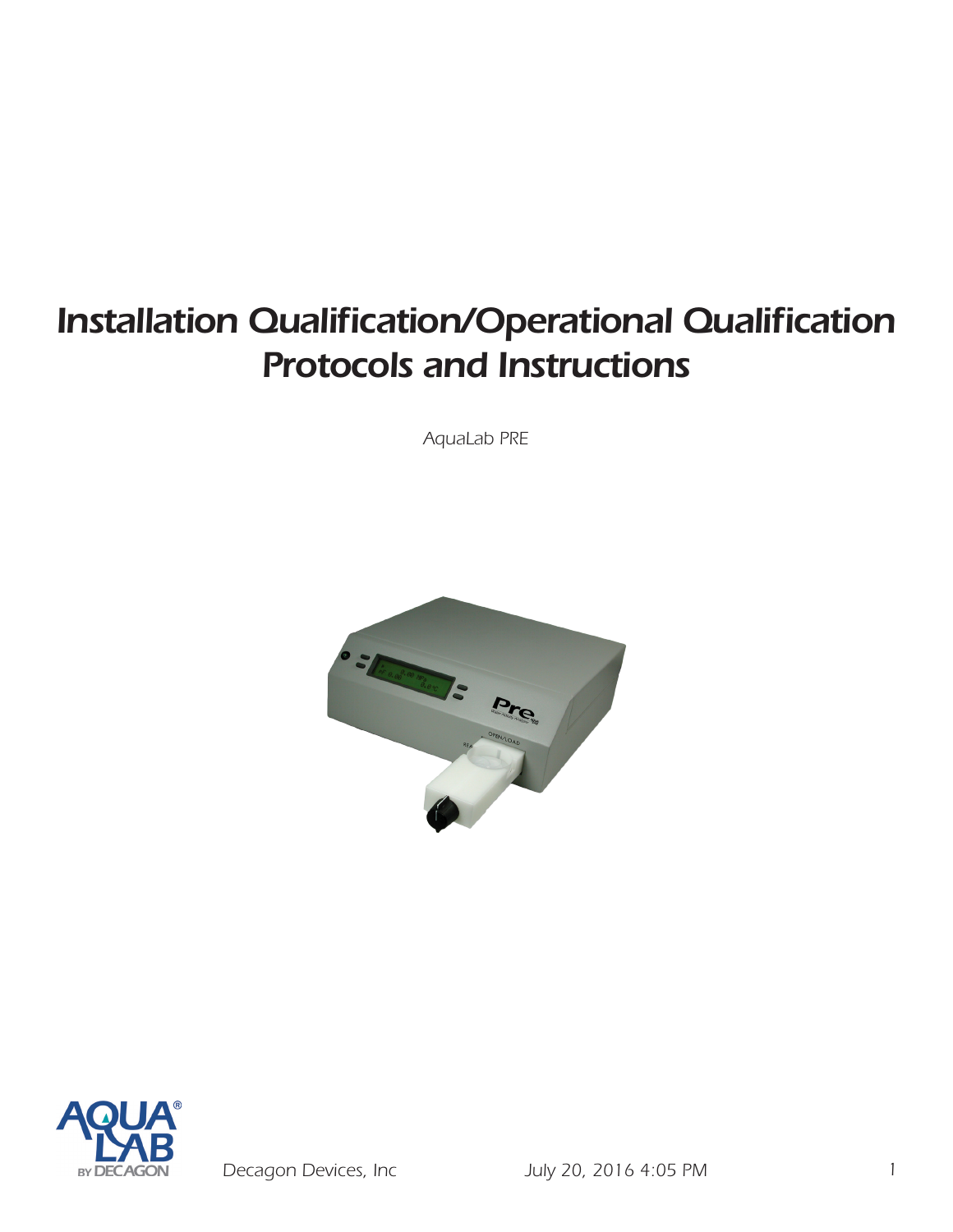## *Table of Contents*

| <b>Section 1</b>   | Introduction                        | Pg. 3  |
|--------------------|-------------------------------------|--------|
| <b>Section 2</b>   | Installation Qualification (IQ)     | Pg. 5  |
| Section 2.1        | Equipment Identification            | Pg. 5  |
| <b>Section 2.2</b> | Receiving and Unpacking             | Pg. 5  |
| <b>Section 2.3</b> | Visual Inspection                   | Pg. 7  |
| <b>Section 2.4</b> | <b>Environmental Conditions</b>     | Pg. 8  |
| <b>Section 2.5</b> | Power Up Test                       | Pg. 8  |
| <b>Section 3</b>   | Operational Qualification (OQ)      | Pg. 10 |
| Section 3.1        | Hardware testing                    | Pg. 10 |
| <b>Section 3.2</b> | System information                  | Pg. 10 |
| Section 3.2.1      | <b>Sensor Verification</b>          | Pg. 10 |
| Section 3.2.2      | <b>Equipment Familiarization</b>    | Pg. 12 |
| <b>Appendix 1</b>  | Training Record                     | Pg. 13 |
| <b>Appendix 2</b>  | Deficiencies and Corrective Actions | Pg. 14 |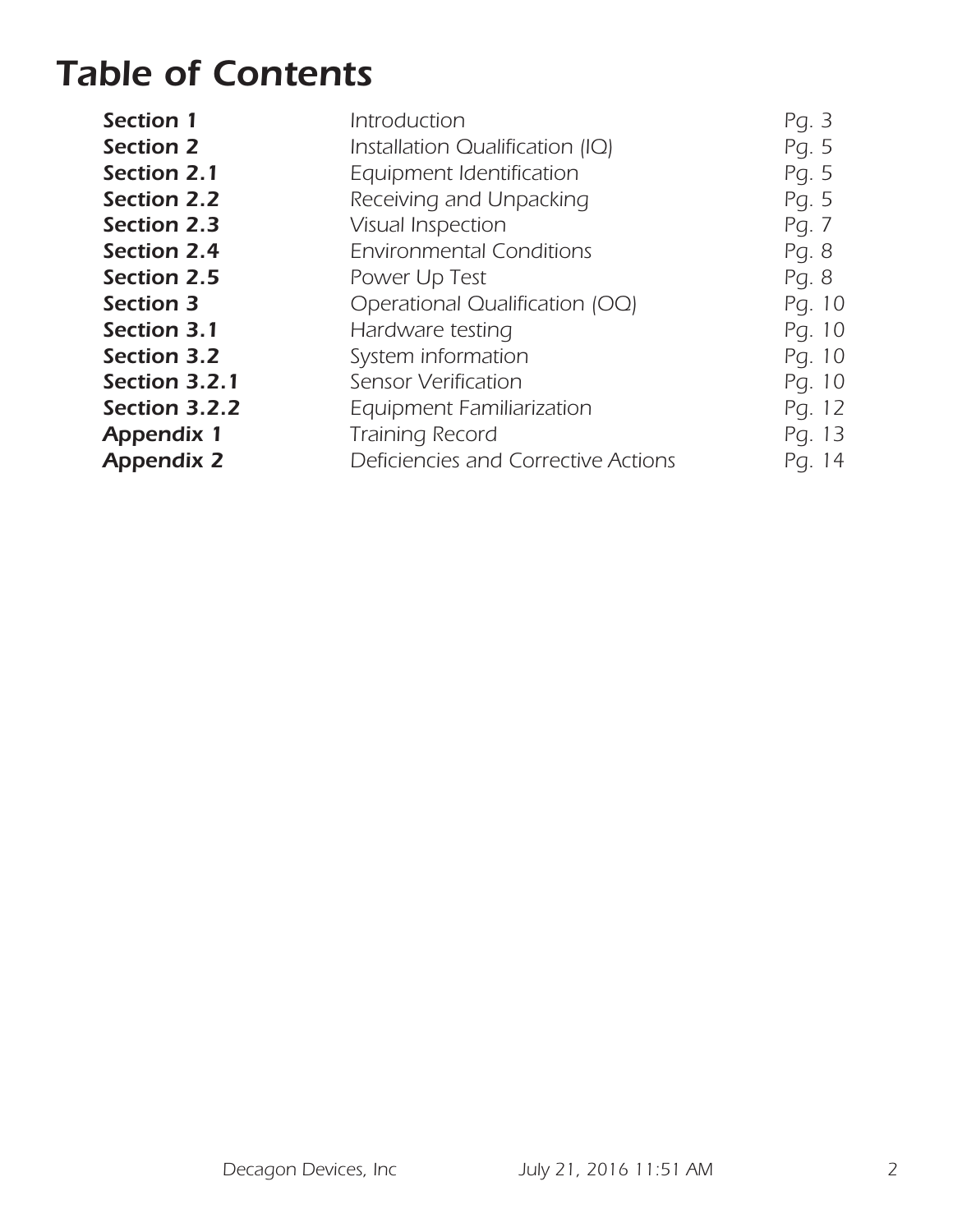# *Section 1 – Introduction*

*This Qualification protocol is solely intended to be used with new or relocated AquaLab Water Activity instruments. It is written to assist the end-user in validation of predetermined specifications.* 

*The use of this document does not replace the need for the AquaLab PRE User's Manual. Information within the User's Manual is required to complete this IQ/OQ Protocol. If the manual has been misplaced, copies can be obtained from the manufacturer or downloaded from their website, www.aqualab.com.*

*Qualification of instrumentation is a formal process of documenting that an instrument is fit for its intended use and that it is kept maintained and calibrated.* 

### *Responsibilities*

*The instrument qualification carried out onsite is the sole responsibility of the instrument owner/user. However, Decagon Devices supports their customers in performing the qualification by providing the*  instrument qualification dedicated documentation and offering a qualification service. In this regard, the *following responsibilities are defined:*

#### *Performance of Qualification*

*Execution of the instrument qualification and entire qualification of the installed system covered in*  this document is performed by a Decagon Devices trained and authorized service personnel *when ordered from a customer.*

#### *Review and final qualification approval*

*Final approval for the qualification has to be completed after review of the qualification documentation filled out during performance of the qualification procedures (IQ/OQ protocols). The customer representative then signs the approved form.* 

#### *Installation Qualification (IQ)*

*Installation qualification is documented proof that the instrument was received as designed and specified by the manufacturer, that it is properly installed in the selected environment, and that this environment is suitable for the operation and use of the instrument. The IQ section therefore describes and documents the instrument installation in the pre-determined environment. Further, the IQ verifies and*  ensures that all ordered parts and documentation are in place and that all supplied items are in working *order and condition.* 

### *Operational Qualification (OQ)*

*The operational qualification serves as proof that the equipment operates as designed and intended, as well as fulfills acceptance criteria defined and stated in the Operational Qualification documentation. These criteria are defined and are based on the equipment technical specifications of the manufacturer.* 

### *Performance Qualification (PQ)*

*Performance qualification is documented proof that an instrument consistently performs according to the specifications appropriate for its routine use. Monitoring of equipment during routine operation is essential*  for ensuring that the ongoing performance is within specifications. The performance qualification, execution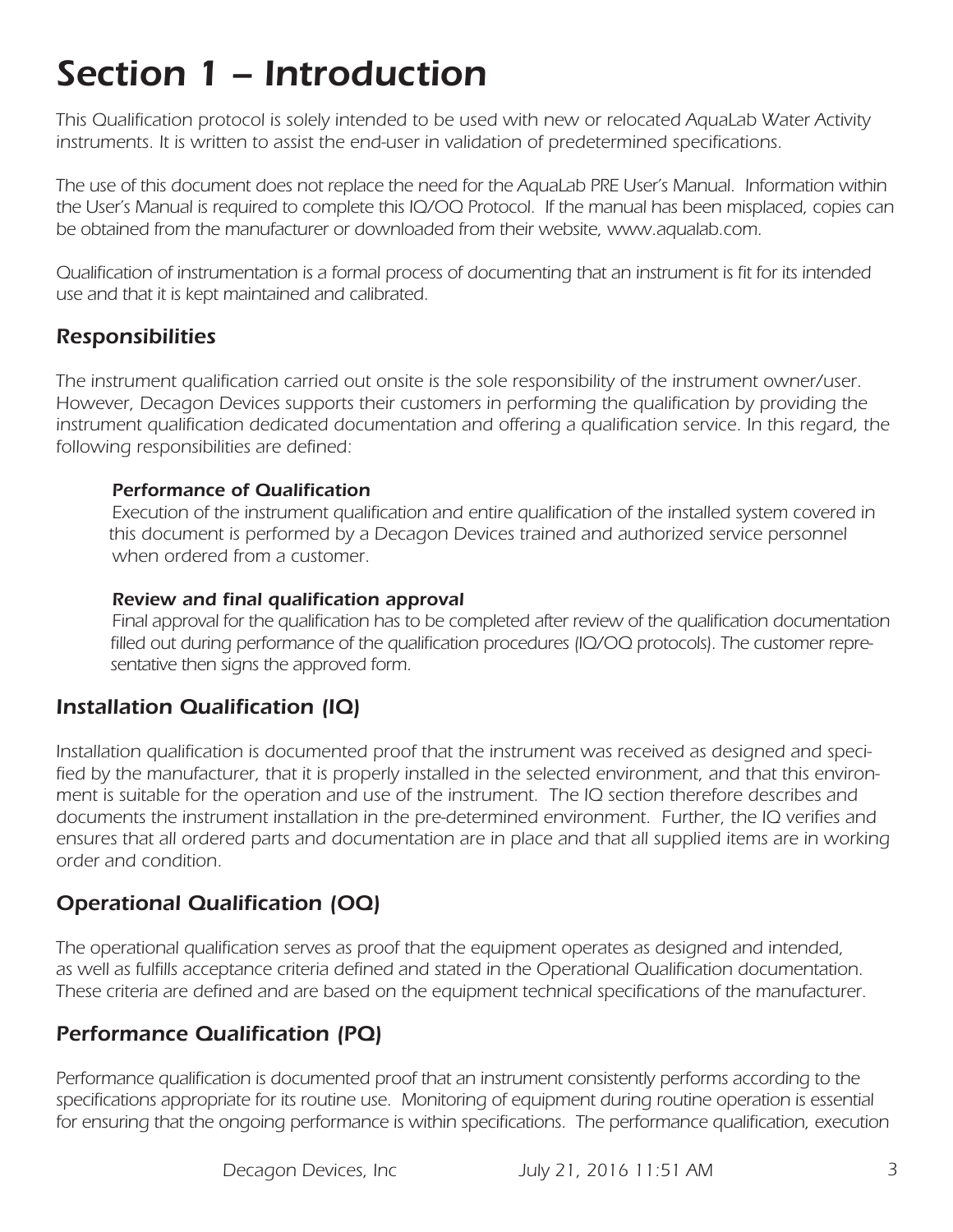and frequency are solely under responsibility of the user. Performance validation should be designed to meet *the specifications and accuracy for a given application.* 

#### *Equipment familiarization and operator training records*

*All equipment users are to be instructed in basic operation, functionality, instrument parameters, as well as on basic hardware features of the installed system including routine maintenance and cleaning procedures. Please contact Decagon Devices to learn about available training and seminars.* 

*Authorized support specialists perform the qualification services offered by Decagon Devices.*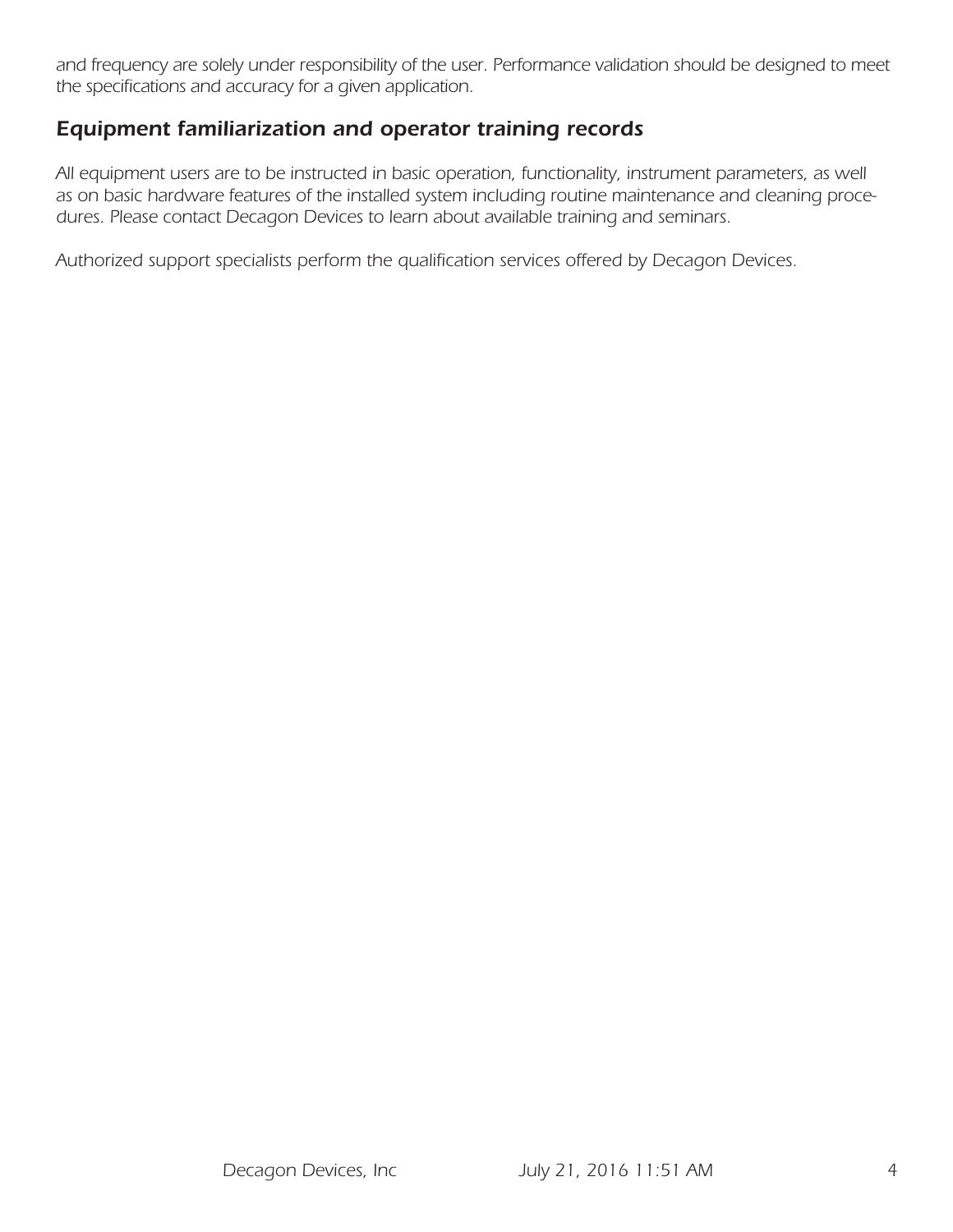# *Section 2 – Installation Qualification (IQ)*

### *Initial Qualification and Requalification*

*The IQ protocols described below are dedicated to initial qualification and/or to requalification. Installation Qualification tests should be performed, 1) when the system is installed, 2) when the system is moved to a new location, 3) prior to running OQ tests.*

*This section describes the procedure for receiving, unpacking, and installing a PRE AquaLab Water Activity instrument.* 

*The purchased AquaLab Water Activity instrument undergoing qualification is located at:*

### *2.1 Equipment identification*

*Fill out this section after unpacking the AquaLab instrument and corresponding accessories.* 

 *Dewpoint Volatiles* 

*Manufacturer: DECAGON DEVICES Model Number: Serial Number:* 

#### *Decagon Devices Authorized Representative*

| Name:            |  |
|------------------|--|
| Date: $\_\_$     |  |
|                  |  |
| $Initials: \_\_$ |  |

### *2.2 Receiving and Unpacking*

*Verify that the external packaging was not damaged during shipment in a way that the internal package content might be damaged.* 

| External package condition | $\Box$ Satisfactory | $\Box$ Not Satisfactory |
|----------------------------|---------------------|-------------------------|
| Remarks: $\Box$ N/A        |                     |                         |
|                            |                     |                         |
|                            |                     |                         |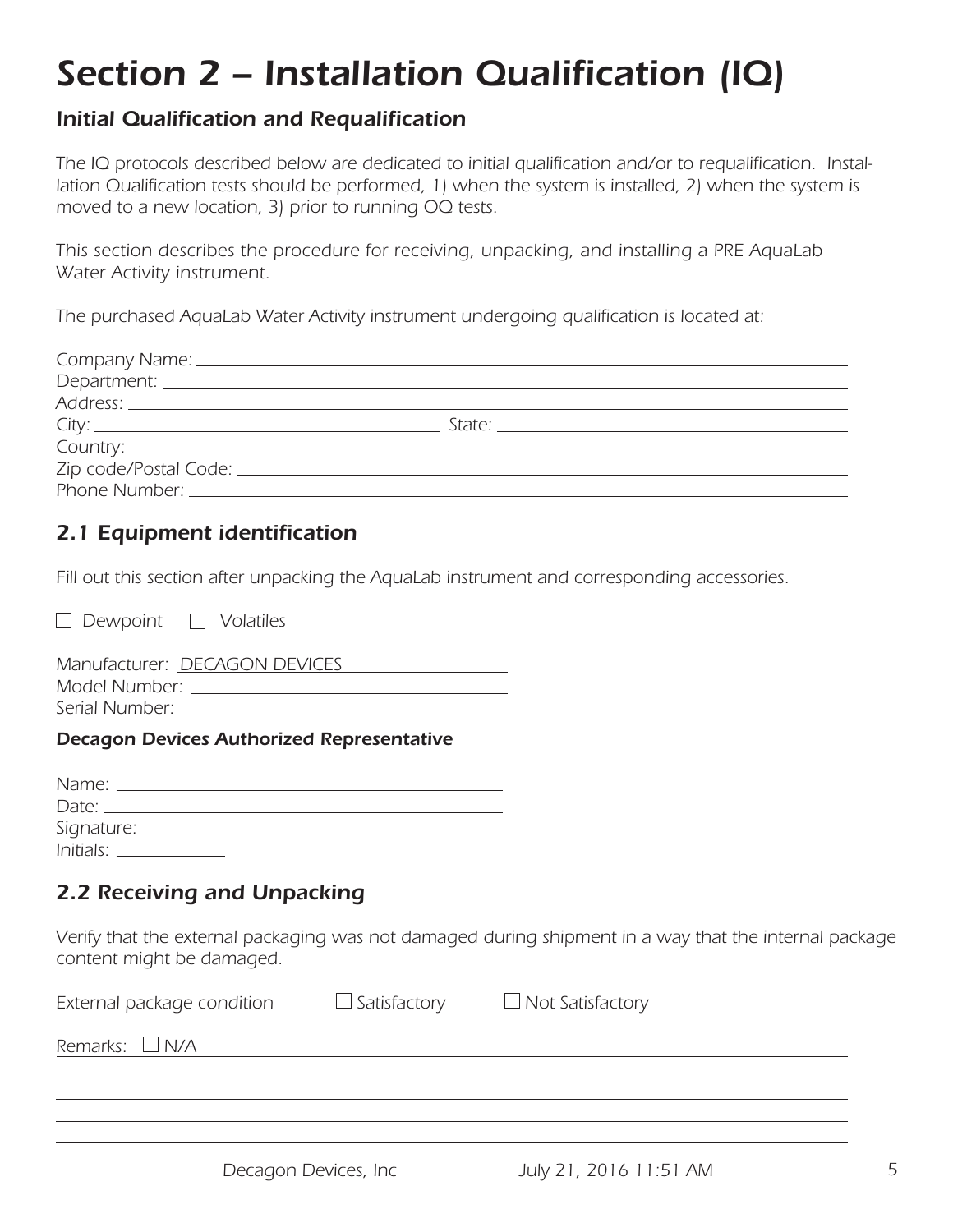*Compare shipment list with supplied items to ensure completeness of order.* 

| Water Activity Instrument           | $\Box$ Complete | $\Box$ Not Complete | $\Box$ N/A    |
|-------------------------------------|-----------------|---------------------|---------------|
| Quick Start Guide                   | $\Box$ Complete | $\Box$ Not Complete | $\Box$ N/A    |
| User's Manual                       | $\Box$ Complete | $\Box$ Not Complete | $\Box$ N/A    |
| Certificate of Calibration          | $\Box$ Complete | $\Box$ Not Complete | $\Box$ N/A    |
| <b>Trial Verification Standards</b> | $\Box$ Complete | $\Box$ Not Complete | $\Box$ N/A    |
| <b>SDS Documents</b>                | $\Box$ Complete | $\Box$ Not Complete | $\Box$ N/A    |
| Power Cable                         | $\Box$ Complete | $\Box$ Not Complete | $\Box$ N/A    |
| <b>USB/Serial Cable</b>             | $\Box$ Complete | $\Box$ Not Complete | $\Box$ N/A    |
| Filters (Volatiles only)            | $\Box$ Complete | $\Box$ Not Complete | $\Box$ N/A    |
| Cleaning Kit                        | Complete        | $\Box$ Not Complete | $\square$ N/A |
| LDPE Sample Cups and Lids           | Complete        | $\Box$ Not Complete | $\Box$ N/A    |
|                                     |                 |                     |               |

| Remarks: $\Box$ N/A                                              |            |           |  |
|------------------------------------------------------------------|------------|-----------|--|
|                                                                  |            |           |  |
|                                                                  |            |           |  |
|                                                                  |            |           |  |
|                                                                  |            |           |  |
|                                                                  |            |           |  |
| All parts were received as ordered and the delivery is complete. | $\Box$ Yes | $\Box$ No |  |

| Any parts that were missing at the time of this supply verification and reported as Not Complete must be de-    |
|-----------------------------------------------------------------------------------------------------------------|
| livered to complete the shipment. Any parts marked as Not Complete must be indicated below and reviewed         |
| with the customer. Minor parts or accessories that do not impact the installation or qualification procedure or |
| the functionality of the instrument can be accepted, if agreed upon by the customer in order to complete the    |
| remainder of the IQ/OQ process. Completed can be marked once the item has been received.                        |

| Item: |                 |                  | Date | <b>Initials</b> |
|-------|-----------------|------------------|------|-----------------|
|       | $\Box$ Accepted | $\Box$ Completed |      |                 |
|       | $\Box$ Accepted | $\Box$ Completed |      |                 |
|       | $\Box$ Accepted | $\Box$ Completed |      |                 |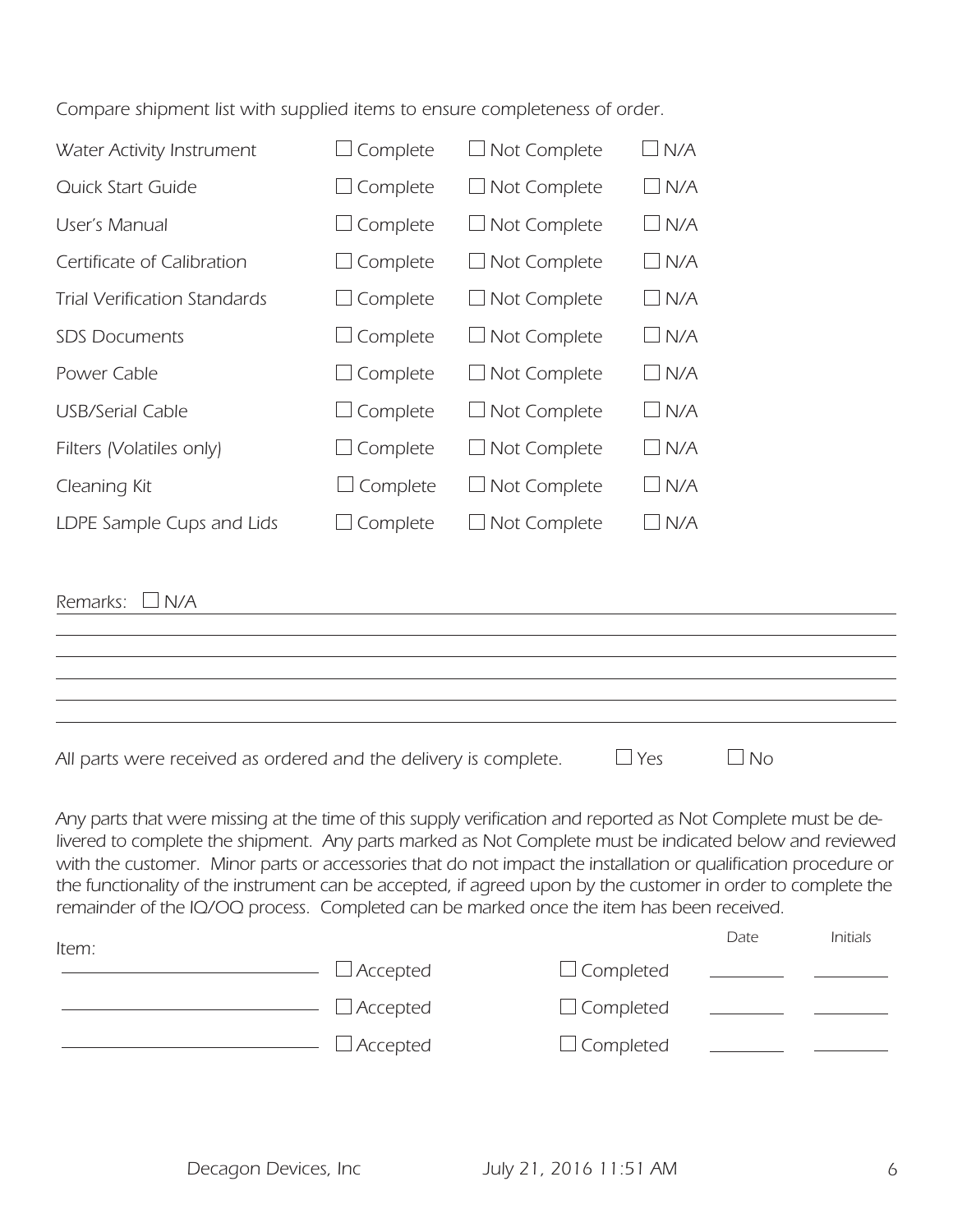|                                                                                  |                     |                                                                                                                                                                                                                | Date                                               | Initials |
|----------------------------------------------------------------------------------|---------------------|----------------------------------------------------------------------------------------------------------------------------------------------------------------------------------------------------------------|----------------------------------------------------|----------|
|                                                                                  | $\Box$ Accepted     | Scompleted                                                                                                                                                                                                     |                                                    |          |
|                                                                                  | $\Box$ Accepted     | $\Box$ Completed                                                                                                                                                                                               |                                                    |          |
| the control of the control of the control of                                     | $\Box$ Accepted     | $\Box$ Completed                                                                                                                                                                                               | <u>and the second control of the second second</u> |          |
| Remarks:<br>$\Box$ N/A                                                           |                     |                                                                                                                                                                                                                |                                                    |          |
| Qualified by:                                                                    |                     |                                                                                                                                                                                                                |                                                    |          |
| Date: __________________________________ Initials: _____________________________ |                     |                                                                                                                                                                                                                |                                                    |          |
| 2.3 Visual Inspection                                                            |                     |                                                                                                                                                                                                                |                                                    |          |
| marked as accepted, if approved by the customer.                                 |                     | After unpacking, verify that there is no physical damage to the instrument, cables, and accessories.<br>Note all observed damage in the Remarks section. Minor defects that do not affect functionality can be |                                                    |          |
| AquaLab Instrument                                                               | Satisfactory        | $\Box$ Not Satisfactory                                                                                                                                                                                        | $\Box$ Accepted                                    |          |
| Documentation                                                                    | $\Box$ Satisfactory | $\Box$ Not Satisfactory                                                                                                                                                                                        | $\Box$ Accepted                                    |          |
| Other                                                                            | Satisfactory        | $\Box$ Not Satisfactory                                                                                                                                                                                        | $\Box$ Accepted                                    |          |
| Remarks:<br>$\Box$ N/A                                                           |                     |                                                                                                                                                                                                                |                                                    |          |
|                                                                                  |                     |                                                                                                                                                                                                                |                                                    |          |
|                                                                                  |                     |                                                                                                                                                                                                                |                                                    |          |
| Qualified by:                                                                    |                     |                                                                                                                                                                                                                |                                                    |          |
| Date: __________________________________ Initials: _____________________________ |                     |                                                                                                                                                                                                                |                                                    |          |
|                                                                                  |                     | Severe damage to any of the delivered parts interrupts the installation qualification until the part is re-<br>placed. Completion of the installation qualification after replacement is documented below.     |                                                    |          |
| AquaLab Instrument                                                               | Satisfactory        | $\Box$ Not Satisfactory                                                                                                                                                                                        | $\Box$ N/A                                         |          |
| Documentation                                                                    | $\Box$ Satisfactory | $\Box$ Not Satisfactory                                                                                                                                                                                        | $\Box$ N/A                                         |          |
| Other                                                                            | Satisfactory        | $\Box$ Not Satisfactory                                                                                                                                                                                        | $\Box$ N/A                                         |          |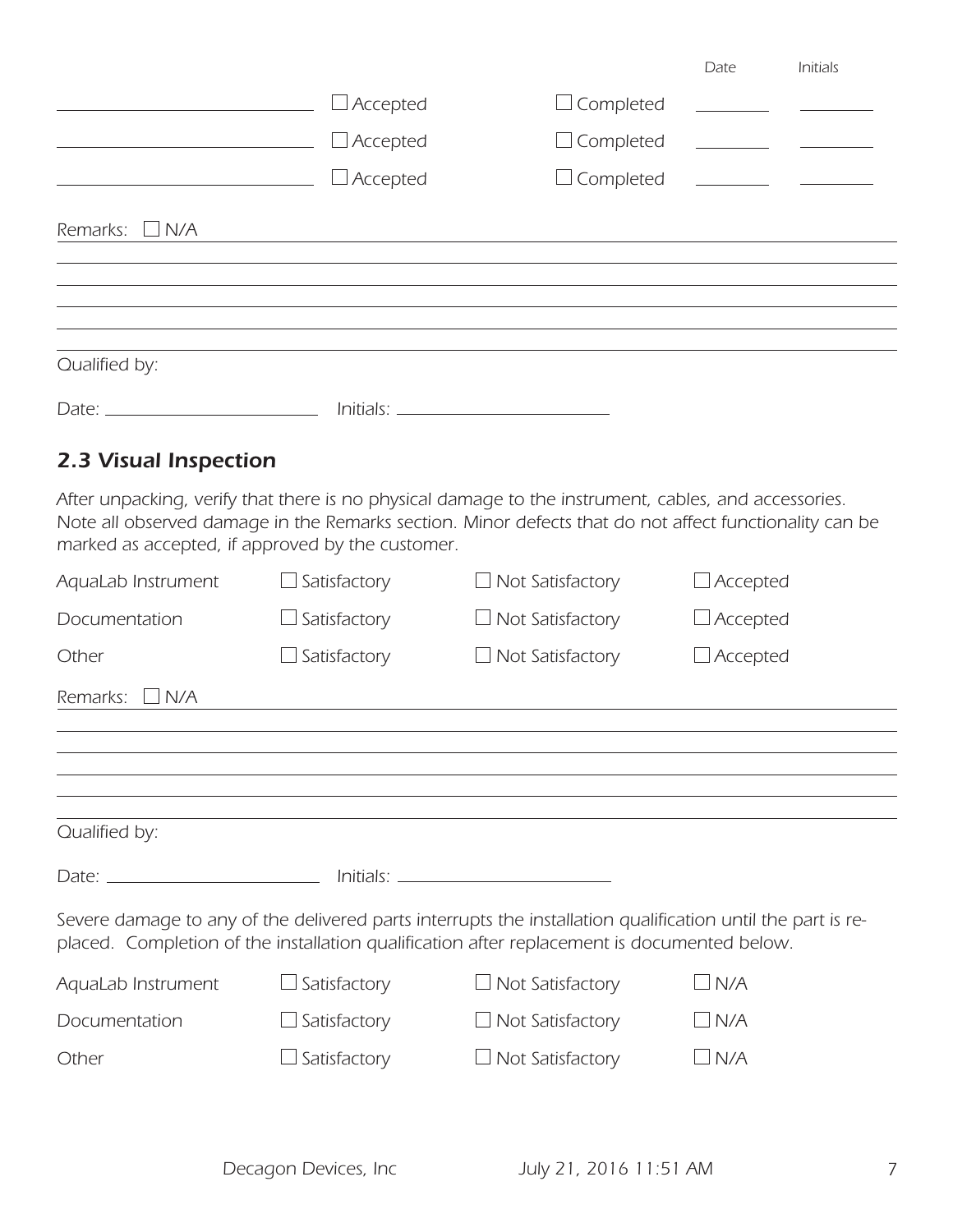| Remarks:<br>$\Box$ N/A                                                                                                                                                                                                                                                                                                                          |                     |                         |  |
|-------------------------------------------------------------------------------------------------------------------------------------------------------------------------------------------------------------------------------------------------------------------------------------------------------------------------------------------------|---------------------|-------------------------|--|
| Qualified by:                                                                                                                                                                                                                                                                                                                                   |                     |                         |  |
|                                                                                                                                                                                                                                                                                                                                                 |                     |                         |  |
| <b>2.4 Environmental Conditions</b>                                                                                                                                                                                                                                                                                                             |                     |                         |  |
| Installation of the AquaLab Water Activity instrument includes placing the instrument on a level surface in a<br>location where the temperature remains fairly stable. This location should be well away from air conditioner<br>and heater vents, open windows, outside doors, or other items that may cause rapid<br>temperature fluctuation. |                     |                         |  |
| Location                                                                                                                                                                                                                                                                                                                                        | Satisfactory        | $\Box$ Not Satisfactory |  |
| Adequate Power                                                                                                                                                                                                                                                                                                                                  | $\Box$ Satisfactory | $\Box$ Not Satisfactory |  |
| Stable Surface                                                                                                                                                                                                                                                                                                                                  | Satisfactory        | $\Box$ Not Satisfactory |  |
| Temperature                                                                                                                                                                                                                                                                                                                                     | Satisfactory        | Not Satisfactory        |  |

| Qualified by: |           |  |
|---------------|-----------|--|
| Date:         | Initials: |  |

### *2.5 Power Up Test*

*After finding a good location for the AquaLab Water Activity meter, plug the power cord into the back of the*  unit and a standard AC outlet. The ON/OFF switch is located on the back panel.

| Instrument is powered upon switching on | $\Box$ Yes | $\Box$ No |  |
|-----------------------------------------|------------|-----------|--|
| Remarks: $\square$ N/A                  |            |           |  |
|                                         |            |           |  |
|                                         |            |           |  |
|                                         |            |           |  |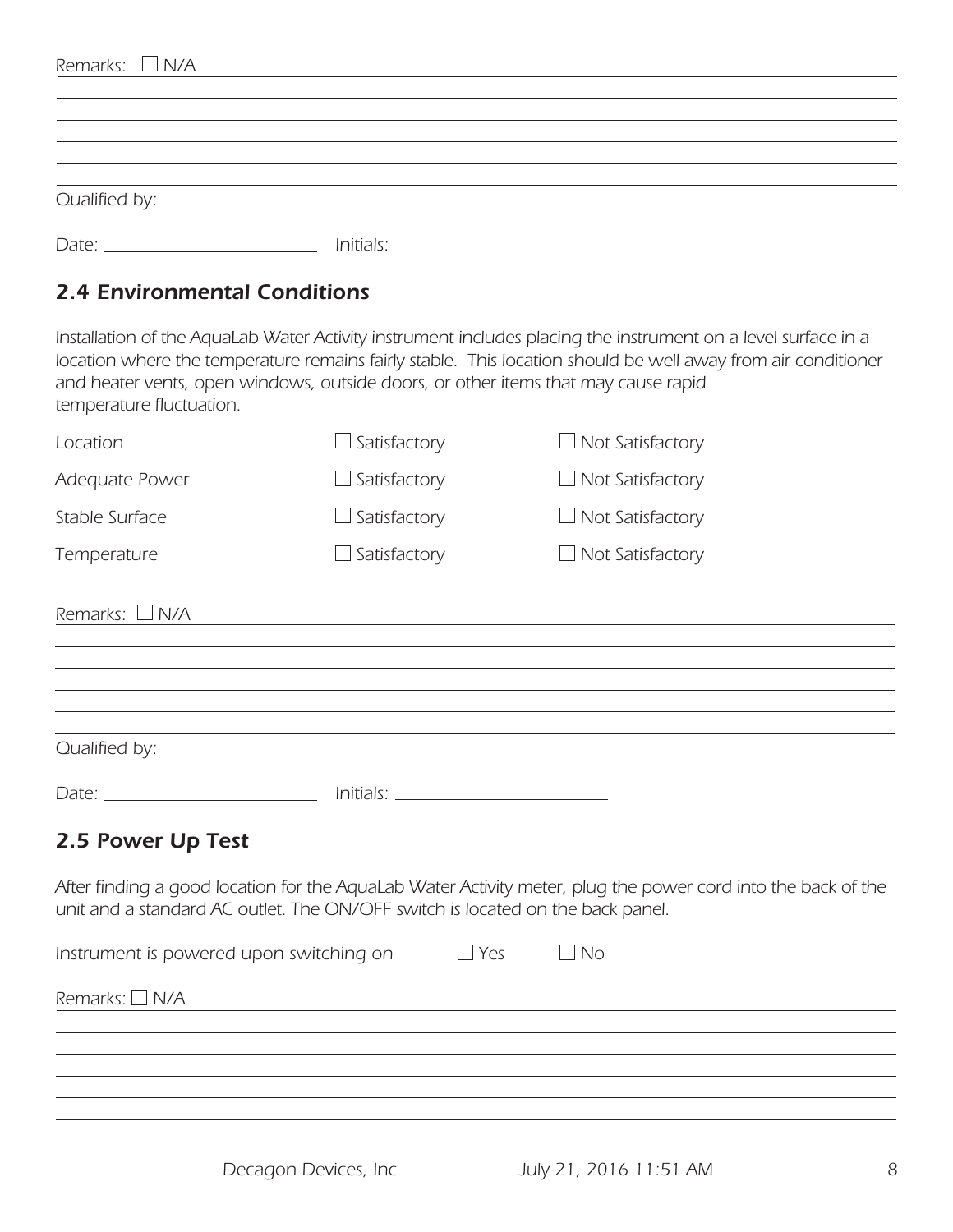### *Completeness of Installation Qualification (IQ)*

*Installation Qualification was completed and documented according to manufacturer's guidelines.* 

 *Initial Qualification Requalification*

#### *Decagon Devices Authorized Representative*

| Installation Qualification was reviewed by the representative of the system owner.                             |
|----------------------------------------------------------------------------------------------------------------|
| Reviewed and approved by:                                                                                      |
|                                                                                                                |
| Name: Latin Communication and the communication of the communication of the communication of the communication |
|                                                                                                                |
|                                                                                                                |
|                                                                                                                |
|                                                                                                                |
|                                                                                                                |
|                                                                                                                |
|                                                                                                                |
| Remarks: $\Box$ N/A                                                                                            |
|                                                                                                                |
|                                                                                                                |
|                                                                                                                |
|                                                                                                                |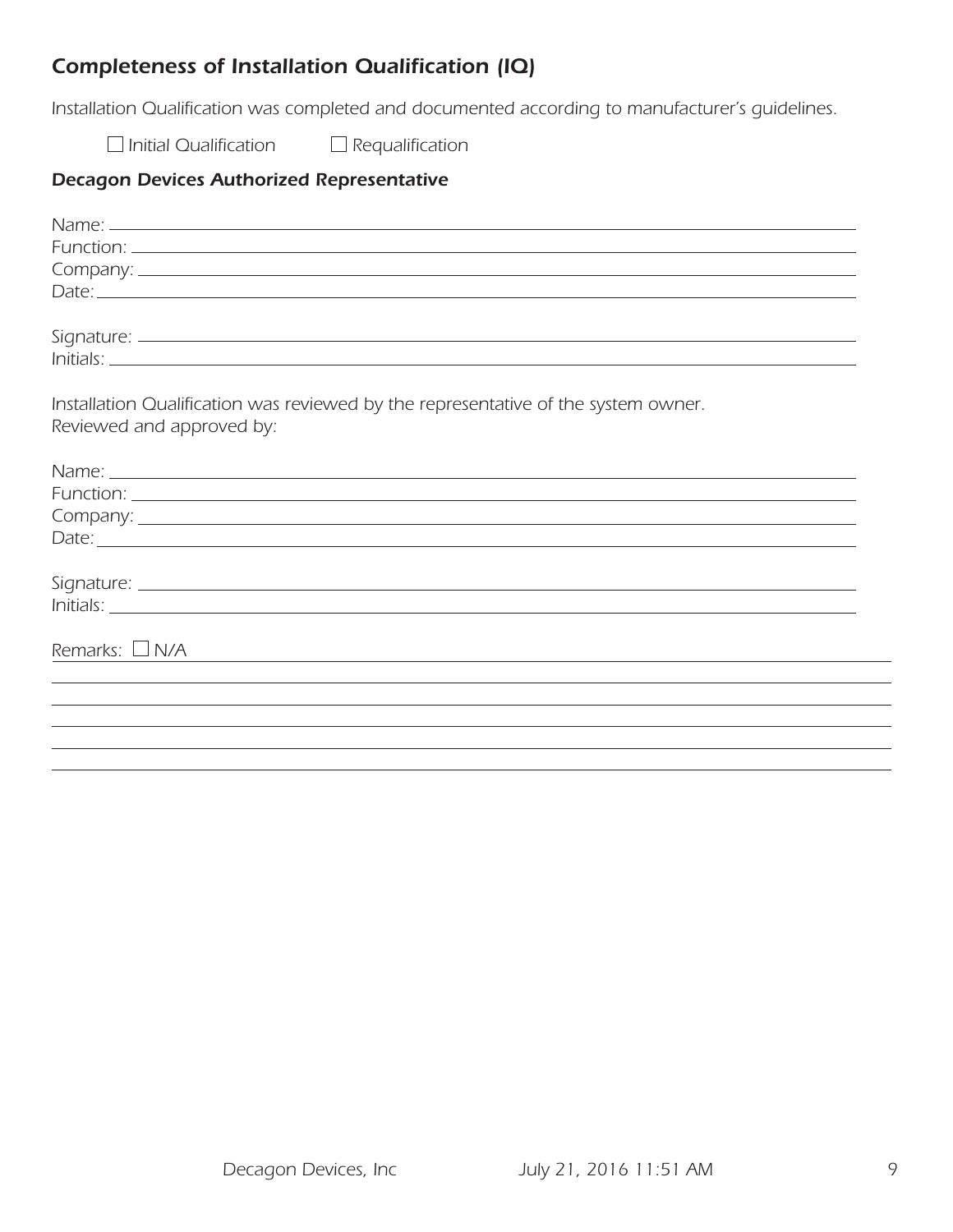# *Section 3 – Operational Qualification (OQ)*

*This section describes tests that are to be executed for Operational Qualification of the AquaLab Water Activity instrument in order to prove proper operation of the installed instrument.*

| $\Box$ Yes                                    | $\Box$ No |                                                                                                                       |
|-----------------------------------------------|-----------|-----------------------------------------------------------------------------------------------------------------------|
| $\Box$ Yes                                    | $\Box$ No |                                                                                                                       |
|                                               |           |                                                                                                                       |
|                                               |           |                                                                                                                       |
|                                               |           |                                                                                                                       |
|                                               |           |                                                                                                                       |
|                                               |           |                                                                                                                       |
| 3.2 System Information                        |           |                                                                                                                       |
| AquaLab Water Activity Instrument Information |           |                                                                                                                       |
|                                               |           |                                                                                                                       |
|                                               |           |                                                                                                                       |
|                                               |           |                                                                                                                       |
|                                               |           | <u> 1989 - Johann Harry Harry Harry Harry Harry Harry Harry Harry Harry Harry Harry Harry Harry Harry Harry Harry</u> |

### *3.2.1 Sensor Verification*

*The AquaLab PRE line of instruments contain a chilled mirror dewpoint sensor for determining water activity. The Volatiles option contains a capacitance relative humidity sensor. The performance of the sensors is verified by measuring specially prepared calibration standards that have a specific molality and water activity. Performance Verification Standards in four water activity levels are used for qualification: 0.250, 0.500, 0.760, 1.000 aw. The AquaLab dew point sensor will read each standard*  within ±0.001 a<sub>w</sub> of the stated value. The capacitance (volatiles) sensor will read each standard within  $\pm 0.015$  a<sub>w</sub> of the stated value. To measure the water activity of the standards, follow *the instructions in the User's Manual for taking a reading.*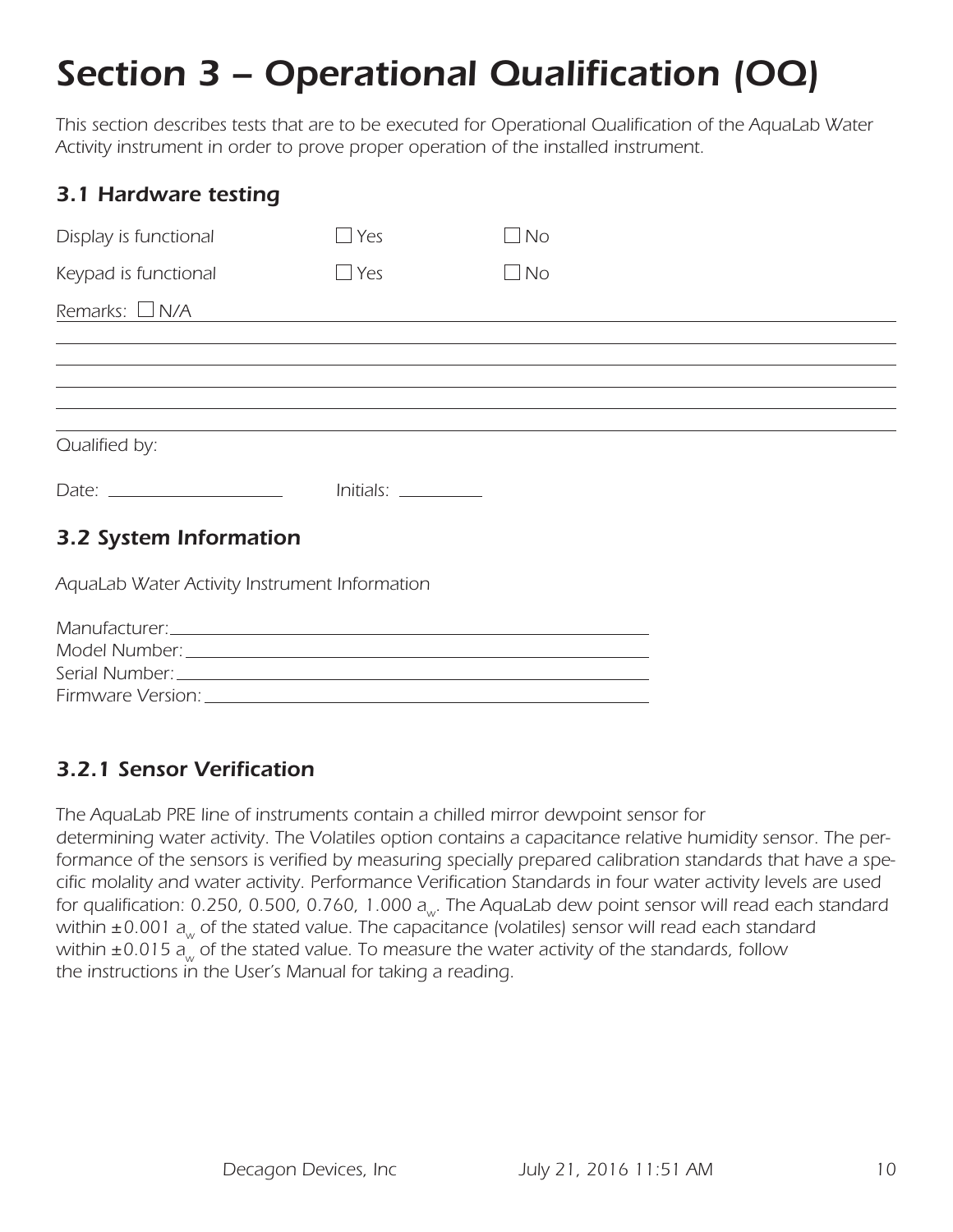|                                       |                                                                                       |                   | Dew Point Sensor | <b>Volatiles Sensor</b> |           |
|---------------------------------------|---------------------------------------------------------------------------------------|-------------------|------------------|-------------------------|-----------|
| Standard @ $25^{\circ}$ C             | Lot $#$                                                                               | $a_{11} \pm 0.01$ | $\rm ^{\circ}C$  | $a_{11} \pm 0.015$      | $\circ$ C |
| 13.41m LiCI 0.250                     |                                                                                       |                   |                  |                         |           |
| 0.250                                 |                                                                                       |                   |                  |                         |           |
| 0.500<br>8.57m LiCl                   |                                                                                       |                   |                  |                         |           |
| 0.500                                 |                                                                                       |                   |                  |                         |           |
| 6.0m NaCl<br> 0.760                   |                                                                                       |                   |                  |                         |           |
| 0.760                                 |                                                                                       |                   |                  |                         |           |
| Steam Distilled H <sub>2</sub> O 1.00 |                                                                                       |                   |                  |                         |           |
| .00                                   |                                                                                       |                   |                  |                         |           |
|                                       |                                                                                       |                   |                  |                         |           |
|                                       | $\Box$ Yes<br>Water Activity Verification Standards Within Specification<br><b>No</b> |                   |                  |                         |           |

*Remarks: N/A* 

*If verification standards are out of specification, clean the instrument and follow the procedure in the User's Manual to perform a linear offset. Repeat the verification process with fresh standards.* 

|                                   |       | Dew Point Sensor |           | <b>Volatiles Sensor</b> |         |
|-----------------------------------|-------|------------------|-----------|-------------------------|---------|
| Standard @ $25^{\circ}$ C   Lot # |       | $a_{w} \pm 0.01$ | $\circ$ C | $a_{w} \pm 0.015$       | $\circ$ |
| 13.41m LiCl 0.250                 |       |                  |           |                         |         |
|                                   | 0.250 |                  |           |                         |         |
| 8.57m LiCl                        | 0.500 |                  |           |                         |         |
|                                   | 0.500 |                  |           |                         |         |
| 6.0m NaCl $ 0.760$                |       |                  |           |                         |         |
|                                   | 0.760 |                  |           |                         |         |
| Steam Distilled H <sub>2</sub> 0  | .00.  |                  |           |                         |         |
|                                   | .00   |                  |           |                         |         |

| Water Activity Verification Standards Within Specification | $\sqcup$ Yes | $\overline{\phantom{a}}$ No | $\perp$ N/A |
|------------------------------------------------------------|--------------|-----------------------------|-------------|
|------------------------------------------------------------|--------------|-----------------------------|-------------|

*Remarks: N/A* 

*Qualified by:*

*Date: Initials:*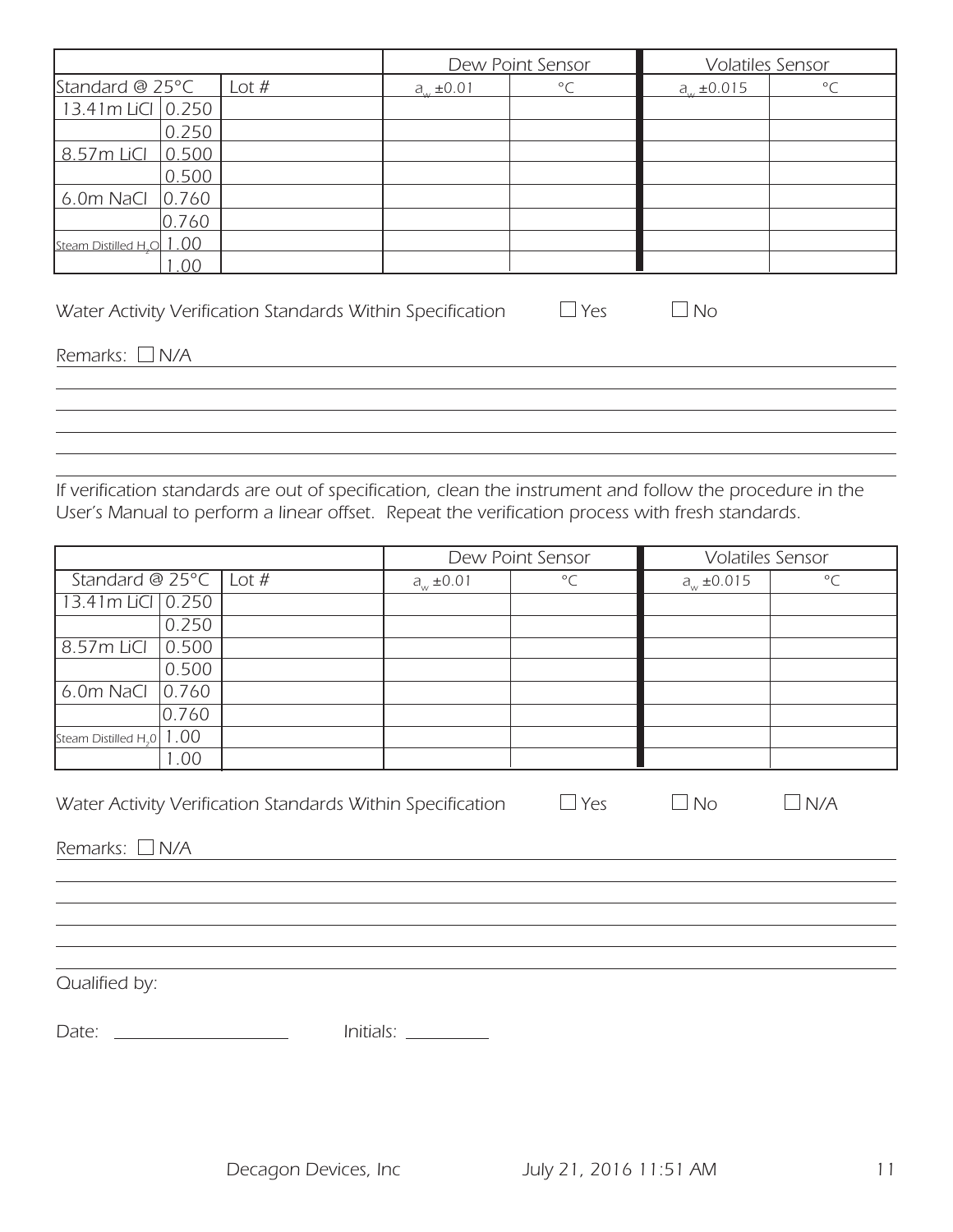### *3.2.2 Equipment Familiarization*

*This section ensures that the instrument operators receive appropriate equipment training to ensure proper operation, maintenance, and generation of results with the AquaLab instrument. Product*  familiarization covers instruction on basic operations, functionality and features of the instrument, and *routine maintenance including cleaning procedures.*

| Equipment familiarization and training<br>completed for the AquaLab. |                                  | $ $ $ $ $Yes$ | $\Box$ No |
|----------------------------------------------------------------------|----------------------------------|---------------|-----------|
| Qualified by:                                                        |                                  |               |           |
| Date:                                                                | <u>Initials: _______________</u> |               |           |

### *Completeness of Operational Qualification (OQ)*

*Operational Qualification was completed and documented according to manufacturers guidelines.* 

| $\Box$ Initial Qualification                  | $\Box$ Requalification |           |
|-----------------------------------------------|------------------------|-----------|
| Qualifications met Vendor Acceptance Criteria | $\Box$ Yes             | $\Box$ No |

*If any deficiencies are found, fill out the instructions for a corrective action on Pg. 14 of this document.*

#### *Decagon Devices Authorized Representative*

| Date: $\overline{\phantom{a}}$                                          |  |
|-------------------------------------------------------------------------|--|
|                                                                         |  |
|                                                                         |  |
|                                                                         |  |
| Operational Qualification was reviewed by the representative of the sy- |  |
| Reviewed and approved by:                                               |  |
|                                                                         |  |
|                                                                         |  |
|                                                                         |  |
|                                                                         |  |
|                                                                         |  |

*Operational Qualification was reviewed by the representative of the system owner.* 

| Date: $\frac{1}{2}$                           |  |
|-----------------------------------------------|--|
|                                               |  |
| Signature: __________________________________ |  |
|                                               |  |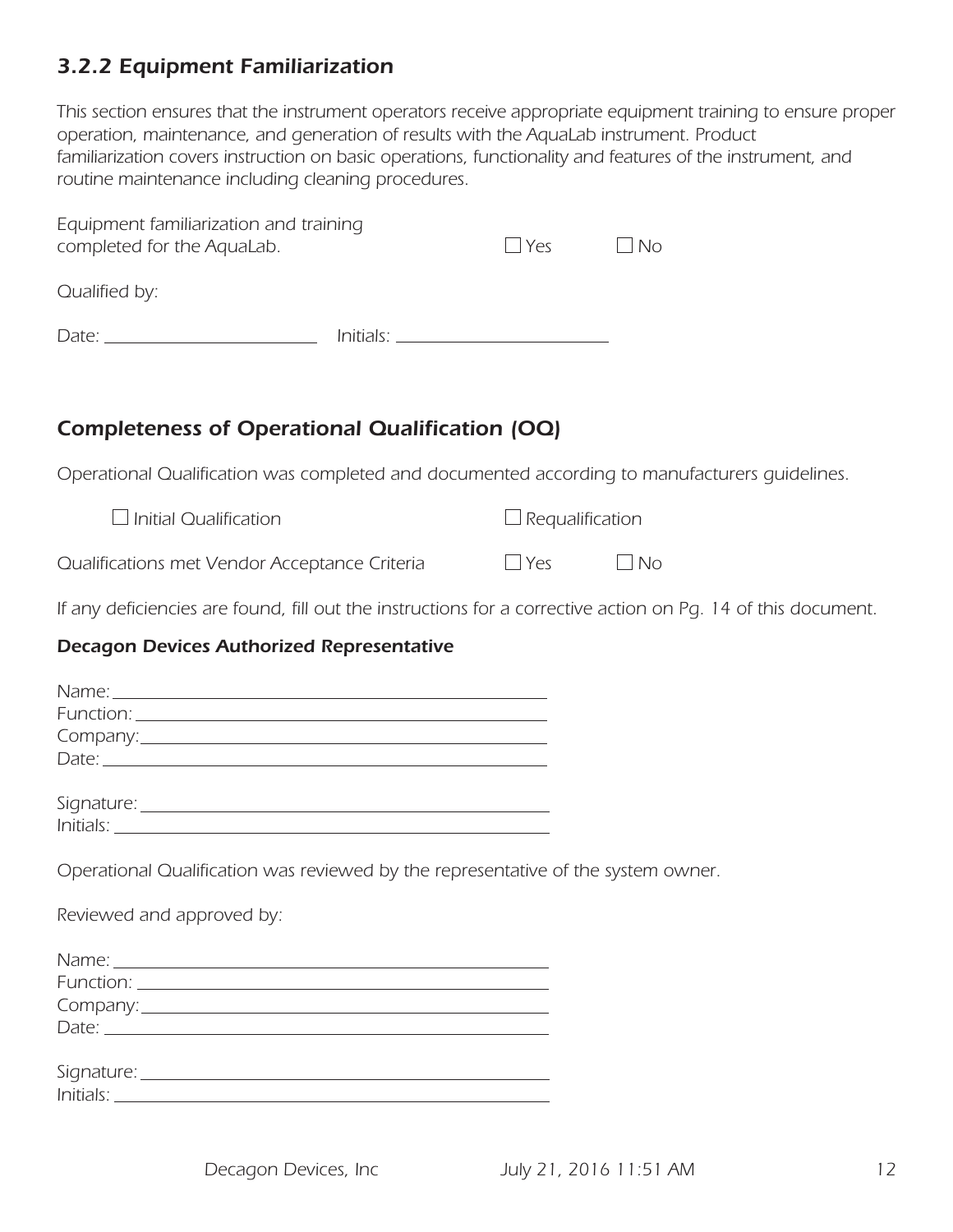# *Appendix 1*

### *Training Record*

*This training record is for instruction in basic operation, functionality, instrument parameters, as well as on basic hardware features of the installed system including routine maintenance and cleaning procedures. Please contact Decagon Devices to learn about available training and seminars.* 

*Authorized support specialists perform the qualification services offered by Decagon Devices.* 

|                                                                                                                       | Date: <u>Date: Sale and Sale and Sale and Sale and Sale and Sale and Sale and Sale and Sale and Sale and Sale and Sale and Sale and Sale and Sale and Sale and Sale and Sale and Sale and Sale and Sale and Sale and Sale and Sa</u>                                                                                                                                                                                                                               |
|-----------------------------------------------------------------------------------------------------------------------|--------------------------------------------------------------------------------------------------------------------------------------------------------------------------------------------------------------------------------------------------------------------------------------------------------------------------------------------------------------------------------------------------------------------------------------------------------------------|
|                                                                                                                       | Date: <u>Date: Experience</u>                                                                                                                                                                                                                                                                                                                                                                                                                                      |
|                                                                                                                       |                                                                                                                                                                                                                                                                                                                                                                                                                                                                    |
|                                                                                                                       | $\text{Date:}\n \begin{tabular}{ c c c } \hline \multicolumn{3}{ c }{\text{Date:}}\hline \multicolumn{3}{ c }{\text{Date:}}\hline \multicolumn{3}{ c }{\text{Date:}}\hline \multicolumn{3}{ c }{\text{Date:}}\hline \multicolumn{3}{ c }{\text{Date:}}\hline \multicolumn{3}{ c }{\text{Date:}}\hline \multicolumn{3}{ c }{\text{Date:}}\hline \multicolumn{3}{ c }{\text{Date:}}\hline \multicolumn{3}{ c }{\text{Date:}}\hline \multicolumn{3}{ c }{\text{Date:$ |
|                                                                                                                       | $\text{Date:}\n \begin{tabular}{ c c c c } \hline \hline \multicolumn{3}{ c }{\text{Date:}}\hline \multicolumn{3}{ c }{\text{Date:}}\hline \multicolumn{3}{ c }{\text{Date:}}\hline \multicolumn{3}{ c }{\text{Date:}}\hline \multicolumn{3}{ c }{\text{Date:}}\hline \multicolumn{3}{ c }{\text{Date:}}\hline \multicolumn{3}{ c }{\text{Date:}}\hline \multicolumn{3}{ c }{\text{Date:}}\hline \multicolumn{3}{ c }{\text{Date:}}\hline \multicolumn{3}{ c }{$   |
|                                                                                                                       | $\text{Date:}\n \begin{tabular}{ c c c c } \hline \hline \multicolumn{3}{ c }{\text{Date:}}\hline \multicolumn{3}{ c }{\text{Date:}}\hline \multicolumn{3}{ c }{\text{Date:}}\hline \multicolumn{3}{ c }{\text{Date:}}\hline \multicolumn{3}{ c }{\text{Date:}}\hline \multicolumn{3}{ c }{\text{Date:}}\hline \multicolumn{3}{ c }{\text{Date:}}\hline \multicolumn{3}{ c }{\text{Date:}}\hline \multicolumn{3}{ c }{\text{Date:}}\hline \multicolumn{3}{ c }{$   |
|                                                                                                                       | Date: $\frac{1}{2}$ Date: $\frac{1}{2}$ Date: $\frac{1}{2}$ Date: $\frac{1}{2}$ Date: $\frac{1}{2}$ Date: $\frac{1}{2}$ Date: $\frac{1}{2}$ Date: $\frac{1}{2}$ Date: $\frac{1}{2}$ Date: $\frac{1}{2}$ Date: $\frac{1}{2}$ Date: $\frac{1}{2}$ Date: $\frac{1}{2}$ Date: $\frac{1}{2$                                                                                                                                                                             |
|                                                                                                                       | Date: $\overline{\phantom{a}}$                                                                                                                                                                                                                                                                                                                                                                                                                                     |
| Name:                                                                                                                 | Date: $\frac{1}{2}$                                                                                                                                                                                                                                                                                                                                                                                                                                                |
| Name: $\frac{1}{\sqrt{1-\frac{1}{2}}\sqrt{1-\frac{1}{2}}\sqrt{1-\frac{1}{2}}\sqrt{1-\frac{1}{2}}\sqrt{1-\frac{1}{2}}$ | Date: $\frac{1}{\sqrt{1-\frac{1}{2}}\sqrt{1-\frac{1}{2}}\sqrt{1-\frac{1}{2}}\sqrt{1-\frac{1}{2}}\sqrt{1-\frac{1}{2}}\sqrt{1-\frac{1}{2}}\sqrt{1-\frac{1}{2}}\sqrt{1-\frac{1}{2}}\sqrt{1-\frac{1}{2}}\sqrt{1-\frac{1}{2}}\sqrt{1-\frac{1}{2}}\sqrt{1-\frac{1}{2}}\sqrt{1-\frac{1}{2}}\sqrt{1-\frac{1}{2}}\sqrt{1-\frac{1}{2}}\sqrt{1-\frac{1}{2}}\sqrt{1-\frac{1}{2}}\sqrt{1-\frac{1}{2}}\sqrt{1-\frac{1}{2}}$                                                      |

#### *Decagon Devices Authorized Representative*

| Name: Name and the second contract of the second contract of the second contract of the second contract of the |  |
|----------------------------------------------------------------------------------------------------------------|--|
|                                                                                                                |  |
|                                                                                                                |  |
|                                                                                                                |  |
|                                                                                                                |  |
|                                                                                                                |  |
|                                                                                                                |  |
|                                                                                                                |  |
| Reviewed and approved by:                                                                                      |  |
|                                                                                                                |  |
|                                                                                                                |  |
|                                                                                                                |  |
|                                                                                                                |  |
|                                                                                                                |  |
|                                                                                                                |  |
|                                                                                                                |  |
|                                                                                                                |  |